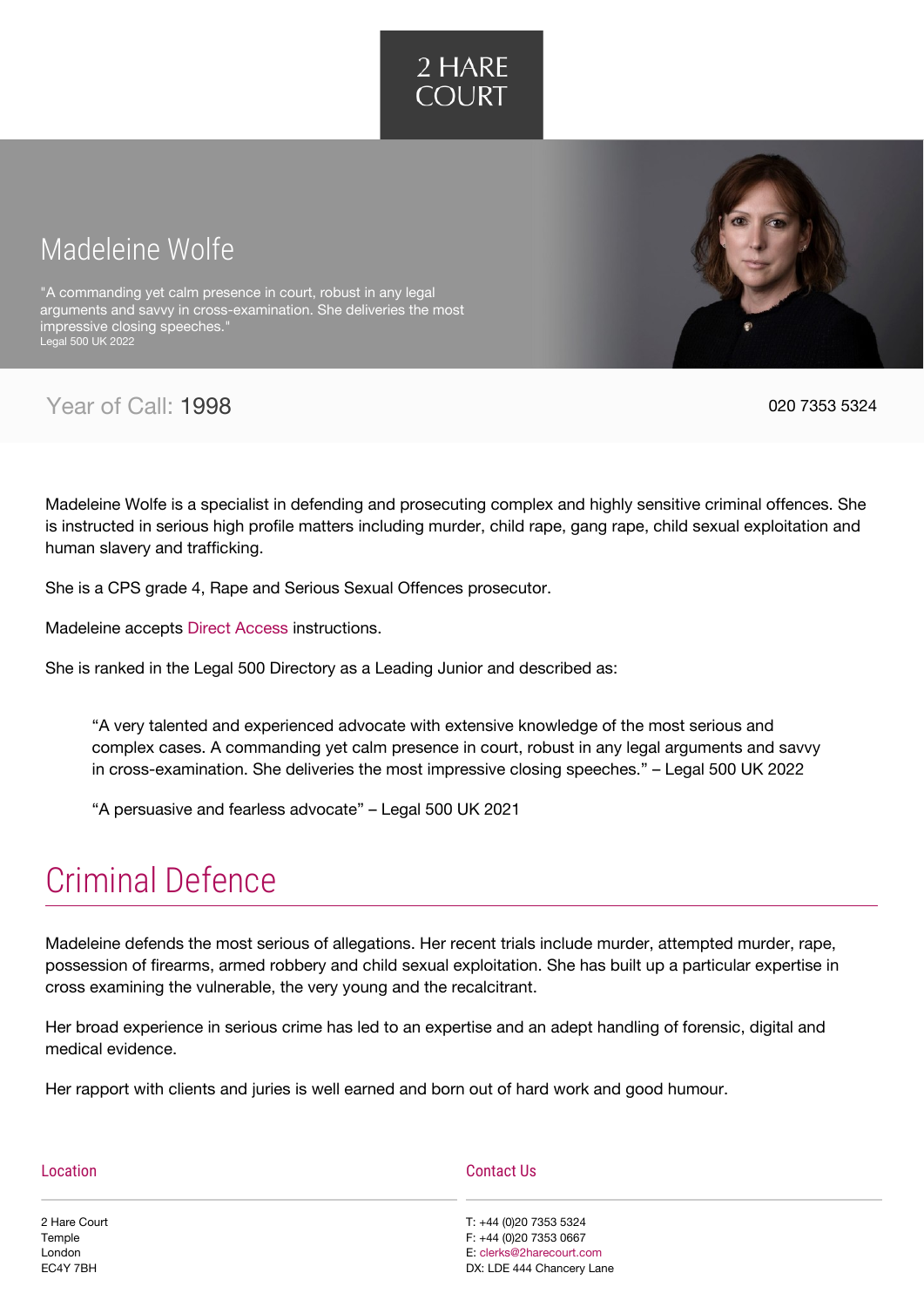# Notable Cases:

## **Murder**:

## **R v C**

Junior counsel led by Tim Clarke QC representing a 15 year old who had stabbed 2 young men belonging to a rival gang at a party. He and his 4 co defendants learnt of the rival gang's whereabouts, armed themselves with zombie knives and machetes, and attacked. They fatally wounded 2 of the gang and seriously harmed others. The case involved complex and sensitive cut throat defences.

## **R v S**

Junior counsel led by Anand Beharrylal QC. S and other members of a gang targeted a lone boy, said belong to a rival county lines drug gang. They tracked him through the streets of Cardiff before cornering him in an alleyway. Here they stabbed him numerous times before fleeing the scene.

#### **Attempted Murder**

## **R v C**

Junior counsel representing a 21 year old gang member who had become embroiled in a drug supply street war. He and his co defendants confronted a rival gang on the streets of East London and C almost fatally stabbed the victim to the heart. A vicious cut throat defence was run between the first 3 defendants which meant they had to be separated during the trial.

#### **R v K**

Junior counsel representing a young man who attempted to kill in revenge for the murder of his brother. This case involved a large volume of telecommunication evidence and complex medical evidence relating to causation.

#### **Rape**

#### **R v K**

K was prosecuted for an historic campaign of raping 3 young boys whilst he stayed with their family. He had been housed by the family following his illegal entry into the UK. He was alleged to have isolated each child when aged between 4 and 11, and for a period spanning more than a year, seriously sexually abused them.

#### **R v A**

Initially representing A alone, Madeleine appeared in a Rotherham child sexual exploitation case. She successfully argued complex legal points that led to the prosecution dropping the case as against one complainant. Later led by Mr Beharrylal QC, she represented A at trial. This was a disclosure heavy case and her analysis of this material enabled her leader to effectively cross examine the 5 remaining victims.

# [Public Prosecution](#page--1-0)

Madeleine is a grade 4 prosecutor and a member of the Rape and Serious Sexual Assault panel. She is instructed as leading junior counsel, junior to Queen's Counsel as well as acting alone. Her recent practice includes

| Location     | <b>Contact Us</b>         |
|--------------|---------------------------|
| 2 Hare Court | T: +44 (0)20 7353 5324    |
| Temple       | F: +44 (0)20 7353 0667    |
| London       | E: clerks@2harecourt.com  |
| EC4Y 7BH     | DX: LDE 444 Chancery Lane |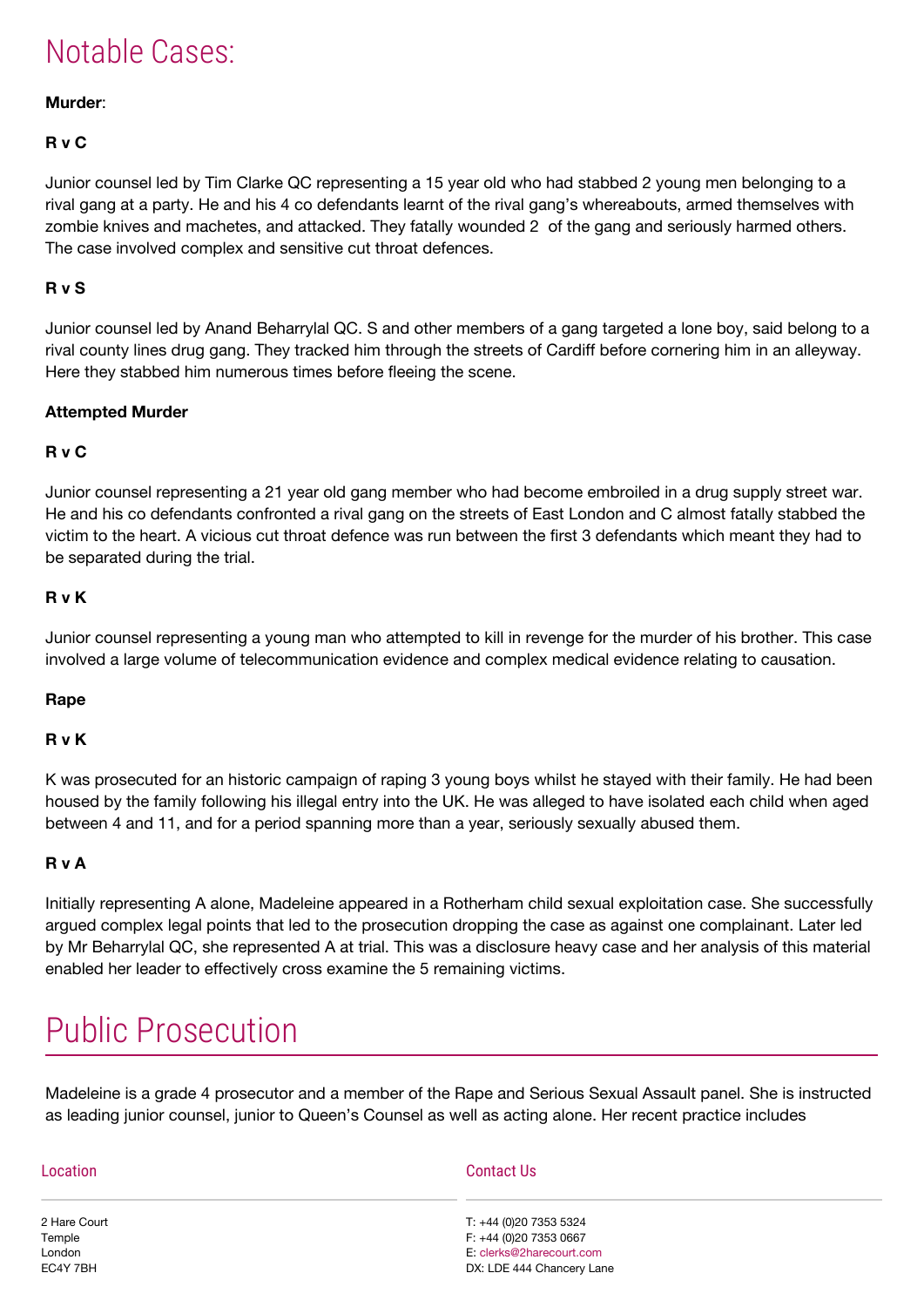prosecuting offences of murder, armed robbery, rape, child sexual offences and child cruelty. She is regularly instructed to prosecute cases where the victim is vulnerable, either by reason of a disability, a vulnerability or by virtue of their age. She is known to those who instruct her as a robust, approachable and sensible prosecutor who is able to build an easy rapport with even the most disturbed of witnesses.

She routinely handles sensitive disclosure issues and is experienced in advising on issues relating to third party materials and PII. She has worked closely with the police in a number of large scale operations, advising at every stage of the investigation.

# Notable Cases:

## **Murder**

# **R v T**

Madeleine successfully prosecuted this murder alone. T, having grown increasingly addicted to class A drugs, attacked his dealer at his home address, using a rock to cause appalling damage to the head.

# **R v K, K & M**

Led by Alan Kent QC, Madeleine prosecuted 3 young men accused of murdering a neighbour. She successfully handled the highly complex DNA issues raised in the trial, calling and cross examining expert witnesses opining on discrete areas of DNA makeup.

## **Sexual Offences**

## **R v V & Ors**

Madeleine, instructed as leading counsel, successfully prosecuted 6 defendants for the rape, assault and kidnap of a 16 year old girl. In seeking to prove her case, Madeleine successfully argued the admissibility of expert evidence relating to PTSD as a supporting feature of the Crown's case.

## **R v P**

As junior alone, Madeleine successfully prosecuted a man who worked in a south London care home in the 1980s for the serious sexual abuse of 2 young boys. This case involved a voluminous amount of disclosure, including the sensitive handling of matters impacting on the Independent Inquiry into Child Sexual Abuse.

## **R v E**

Madeleine appeared as junior counsel for the Crown in prosecuting a politician for the sexual assault of 2 women in his employ. This was a high profile case that resulted in an unsuccessful defence appeal against the 2 year term of imprisonment.

# Accreditations

| ocation |  |
|---------|--|
|         |  |
|         |  |

2 Hare Court Temple London EC4Y 7BH

#### Contact Us

T: +44 (0)20 7353 5324 F: +44 (0)20 7353 0667 E: [clerks@2harecourt.com](https://www.2harecourt.com/wp-admin/clerks@2harecourt.com) DX: LDE 444 Chancery Lane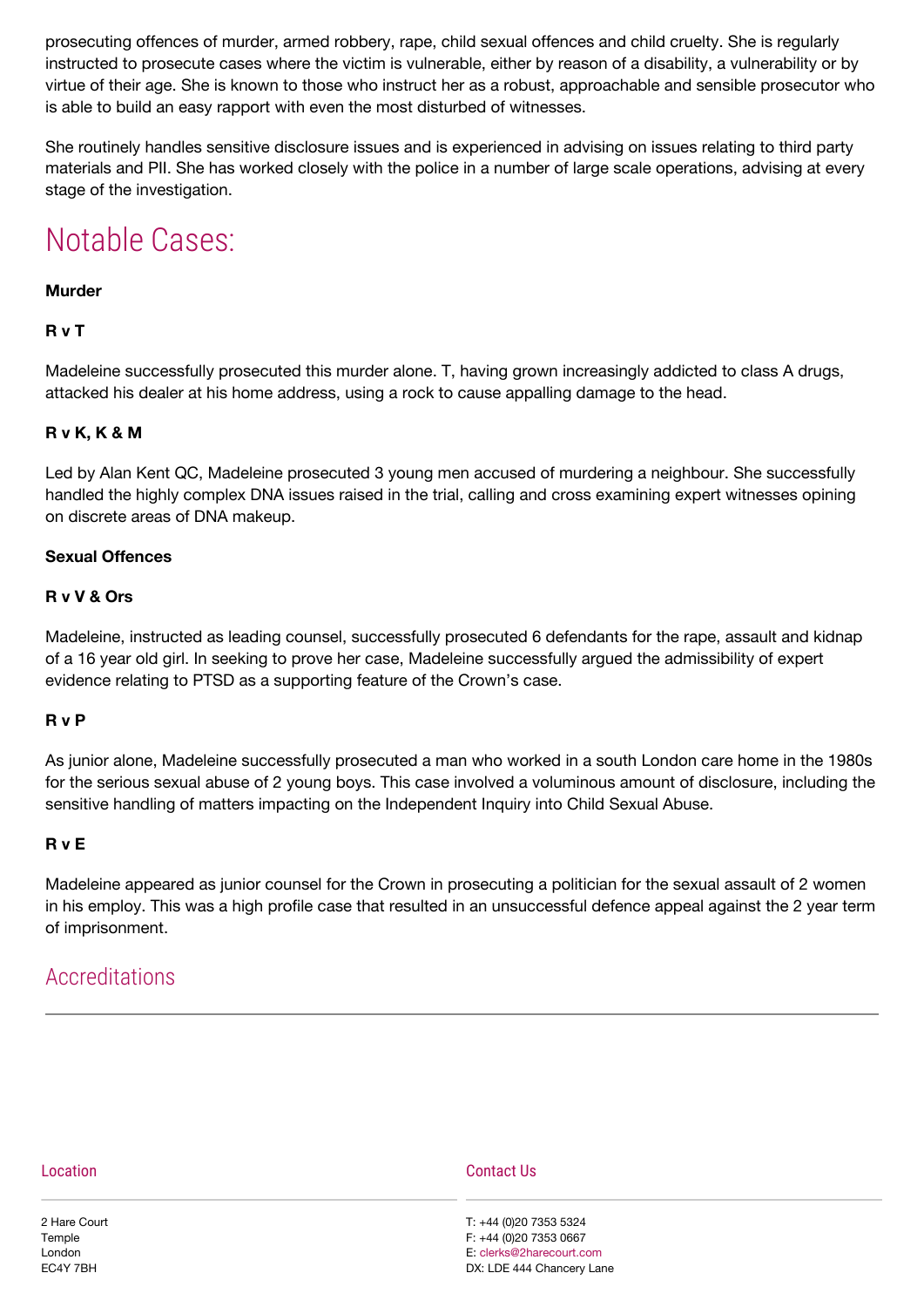





#### Location

2 Hare Court Temple London EC4Y 7BH

#### Contact Us

T: +44 (0)20 7353 5324 F: +44 (0)20 7353 0667 E: [clerks@2harecourt.com](https://www.2harecourt.com/wp-admin/clerks@2harecourt.com) DX: LDE 444 Chancery Lane